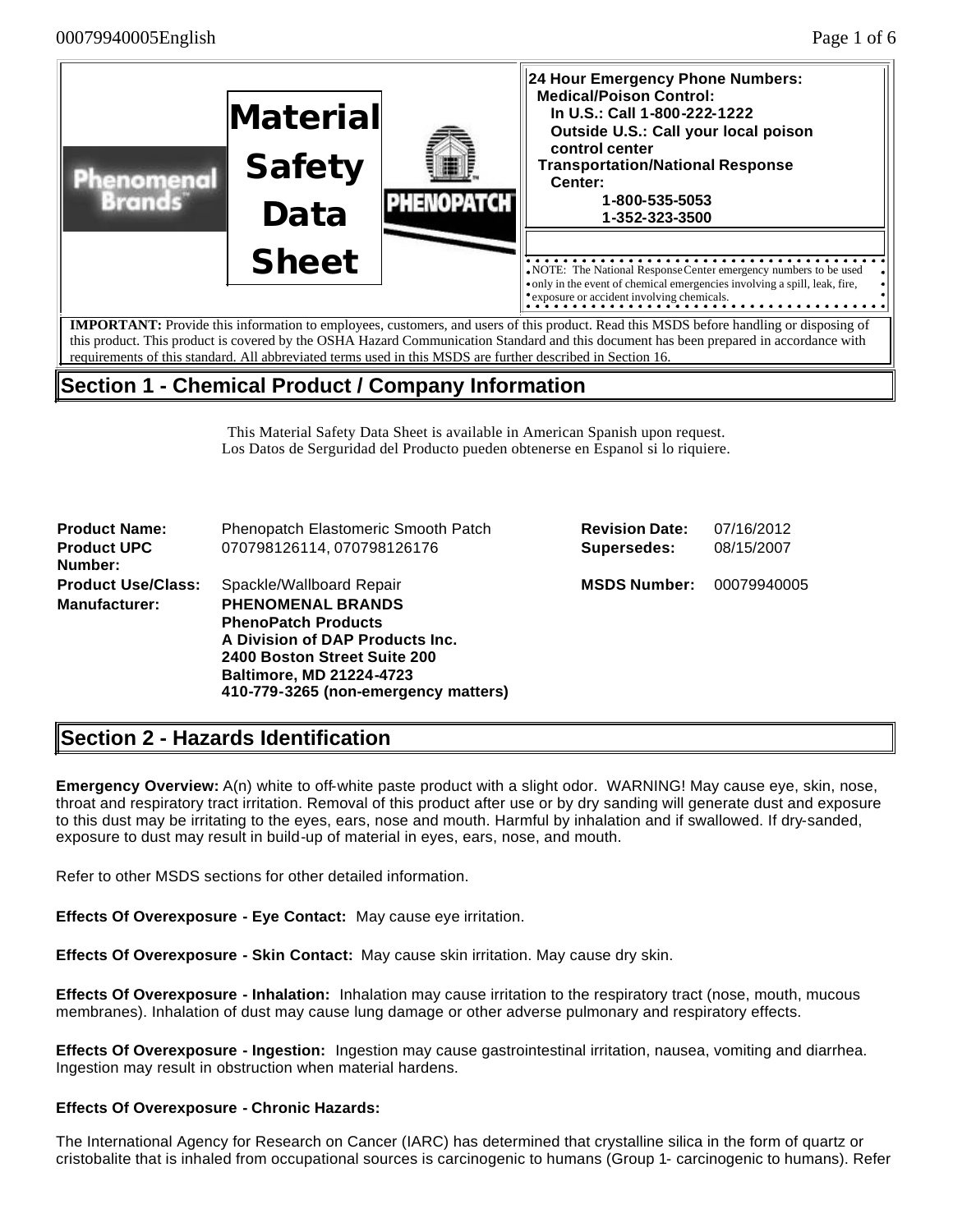### 00079940005English Page 2 of 6

to IARC Monograph 68, Silica, Some Silicates and Organic Fibres (published in June 1997) in conjunction with the use of these materials. The National Toxicology Program (NTP) classifies respirable crystalline silica as "known to be a human carcinogen". Refer to the 9th Report on Carcinogens (2000). The American Conference of Governmental Industrial Hygienists (ACGIH) classifies crystalline silica, quartz, as a suspected human carcinogen (Group A2). Breathing dust containing respirable crystalline silica may not cause noticeable injury or illness even though permanent lung damage may be occurring. Inhalation of dust may have the following serious chronic health effects: Excessive inhalation of respirable dust can cause pneumoconiosis, a respiratory disease, which can result in delayed, progressive, disabling and sometimes fatal lung injury. Symptoms include cough, shortness of breath, wheezing, non-specific chest illness and reduced pulmonary function. Smoking exacerbates this disease. Individuals with pneumoconiosis are predisposed to develop tuberculosis. There is some evidence that breathing respirable crystalline silica or the disease silicosis is associated with an increased incidence of significant disease endpoints such as scleroderma (an immune system disorder manifested by fibrosis of the lungs, skin and other internal organs) and kidney disease.

**Primary Route(s) Of Entry:** Skin Contact, Inhalation, Ingestion, Eye Contact

**Medical Conditions which May be Aggravated by Exposure:** If dry sanded, asthma and asthma-like conditions may worsen from prolonged or repeated exposure to dust.

### **Carcinogenicity:**

| $^{\circ}$ AS No. | <b>Name</b><br>.'hemical           | CGIH                        | OSHA        | ADC<br>m                | VTD<br>,,,,                         |
|-------------------|------------------------------------|-----------------------------|-------------|-------------------------|-------------------------------------|
| 14808-60-7        | $\sim$<br>. crystalline<br>Silica. | Suspected human carcinogen. | Not Listed. | Carcinogenic to humans. | Known<br>To Be Human<br>∴arcınogen. |

| Section 3 - Composition / Information On Ingredients |                 |             |  |  |
|------------------------------------------------------|-----------------|-------------|--|--|
| Chemical Name                                        | <b>CASRN</b>    | $Wt\%$      |  |  |
| Limestone                                            | $1317 - 65 - 3$ | $30 - 60$   |  |  |
| Silica, crystalline                                  | 14808-60-7      | $0.1 - 1.0$ |  |  |

## **Section 4 - First Aid Measures**

**First Aid - Eye Contact:** In case of contact, immediately flush eyes with plenty of water for at least 15 minutes. Get medical attention immediately.

**First Aid - Skin Contact:** Wash off immediately with soap and plenty of water.

**First Aid - Inhalation:** If inhaled, remove to fresh air. If not breathing, give artificial respiration. If breathing is difficult, give oxygen. Get medical attention immediately.

**First Aid - Ingestion:** Call a physician or Poison Control Center immediately. Do not induce vomiting.

**Note to Physician:** None.

**COMMENTS:** If over-exposure occurs, call your poison control center at 1-800-222-1222.

### **Section 5 - Fire Fighting Measures**

**Extinguishing Media:** Carbon Dioxide, Dry Chemical, Foam, Water Fog

**Unusual Fire And Explosion Hazards:** None known.

**Special Firefighting Procedures:** Cool fire-exposed containers using water spray.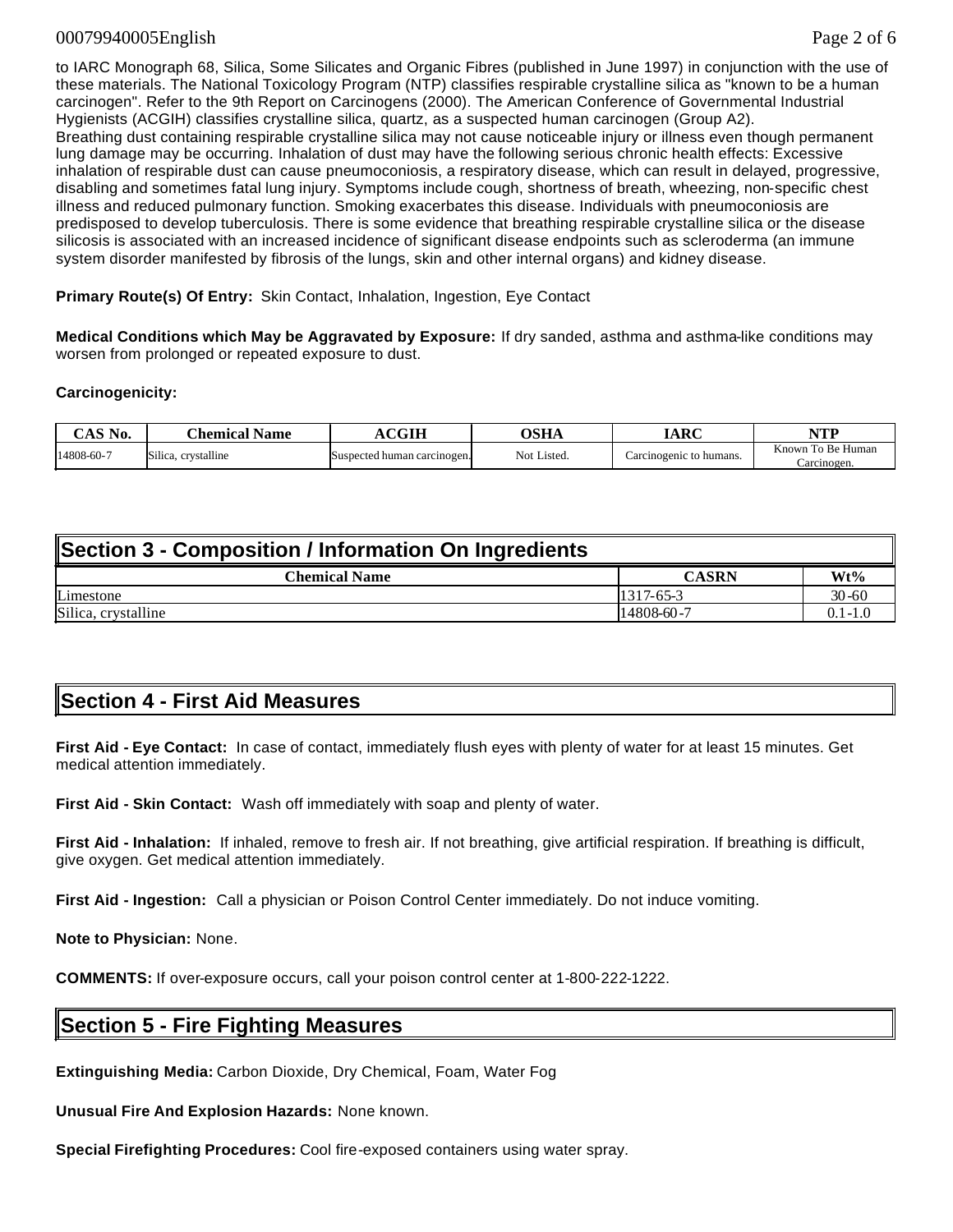### **Section 6 - Accidental Release Measures**

**Steps To Be Taken If Material Is Released Or Spilled:** Wear proper protective equipment as specified in Section 8. Scrape up dried material and place into containers.

## **Section 7 - Handling And Storage**

**Handling:** KEEP OUT OF REACH OF CHILDREN! Avoid contact with skin and eyes. Do not breathe dust. Removal of this product after use will result in the generation of Dust. If dry-sanded, exposure to dust may result in the build-up of material in eyes, ears, nose, and mouth which may cause irritation. Avoid excessive heat and handling. Wash thoroughly after handling.

**Storage:** Avoid excessive heat and freezing. Keep tightly closed. Do not store at temperatures above 120 degrees F. Store away from caustics and oxidizers.

| Section 8 - Exposure Controls / Personal Protection |              |                  |                   |                   |                                     |                  |                  |                 |
|-----------------------------------------------------|--------------|------------------|-------------------|-------------------|-------------------------------------|------------------|------------------|-----------------|
| <b>Chemical Name</b>                                | <b>CASRN</b> | <b>ACGIH TWA</b> | <b>ACGIH STEL</b> | <b>ACGIH CEIL</b> | <b>OSHA TWA</b>                     | <b>OSHA STEL</b> | <b>OSHA CEIL</b> | <b>Skin</b>     |
| Limestone                                           | 1317-65-3    | 10 MGM3          | N.E.              | N.E.              | 5 MGM3<br>(respirable)<br>fraction) | N.E.             | N.E.             | No <sub>1</sub> |
| Silica, crystalline                                 | 14808-60-7   | $0.025$ MGM.     | N.E.              | N.E.              | $10/(%SiO2 + 2)$<br>MGM3            | N.E.             | N.E.             | No.             |

### **Exposure Notes:**

14808-60-7 The 2002 ACGIH Threshold Limit Values for Chemical Substances and Physical Agents lists the median Respirable Particulate Mass (RPM) point for crystalline silica at 4.0 microns in terms of the particle's aerodynamic diameter.

The TLVs for crystalline silica represent the respirable fraction.

OSHA PEL TWA for Quartz is calculated using the following formula: 10 mg/m3/(% SiO2 + 2). Both concentration and percent quartz for the application of this limit are to be determined from the fraction passing a size selector with the following characteristics.

| Aerodynamic diameter ( unit density sphere )    Percent passing selector |  |  |  |  |
|--------------------------------------------------------------------------|--|--|--|--|
|                                                                          |  |  |  |  |
|                                                                          |  |  |  |  |
| $\left  \frac{3.5}{3.5} \right $                                         |  |  |  |  |
|                                                                          |  |  |  |  |
|                                                                          |  |  |  |  |

**Precautionary Measures:** Contact lenses pose a special hazard; soft lenses may absorb and all lenses concentrate irritants.

**Engineering Controls:** Local ventilation of emission sources may be necessary to maintain ambient concentrations below recommended exposure limits. Prevent build-up of dust and vapors by opening windows and doors or use other means to ensure fresh air entry during application, drying and sanding. Wet sanding is recommended to avoid generation of dust.

**Respiratory Protection:** If concentrations exceed the exposure limits specified, use of a NIOSH-approved supplied air respirator is recommended. Where the protection factor is exceeded, use of a Self Contained Breathing Apparatus (SCBA) may be necessary. A respiratory protection program that meets the OSHA 1910.134 and ANSI Z88.2 requirements must be followed whenever workplace conditions warrant a respirator's use. Use an approved NIOSH/OSHA respirator if dry sanded.

National Institute for Occupational Safety and Health (NIOSH) has recommended that the permissible exposure limit be changed to 50 micrograms respirable free silica per cubic meter of air (0.05 mg/m3) as determined by a full shift sample up to 10-hour work shift.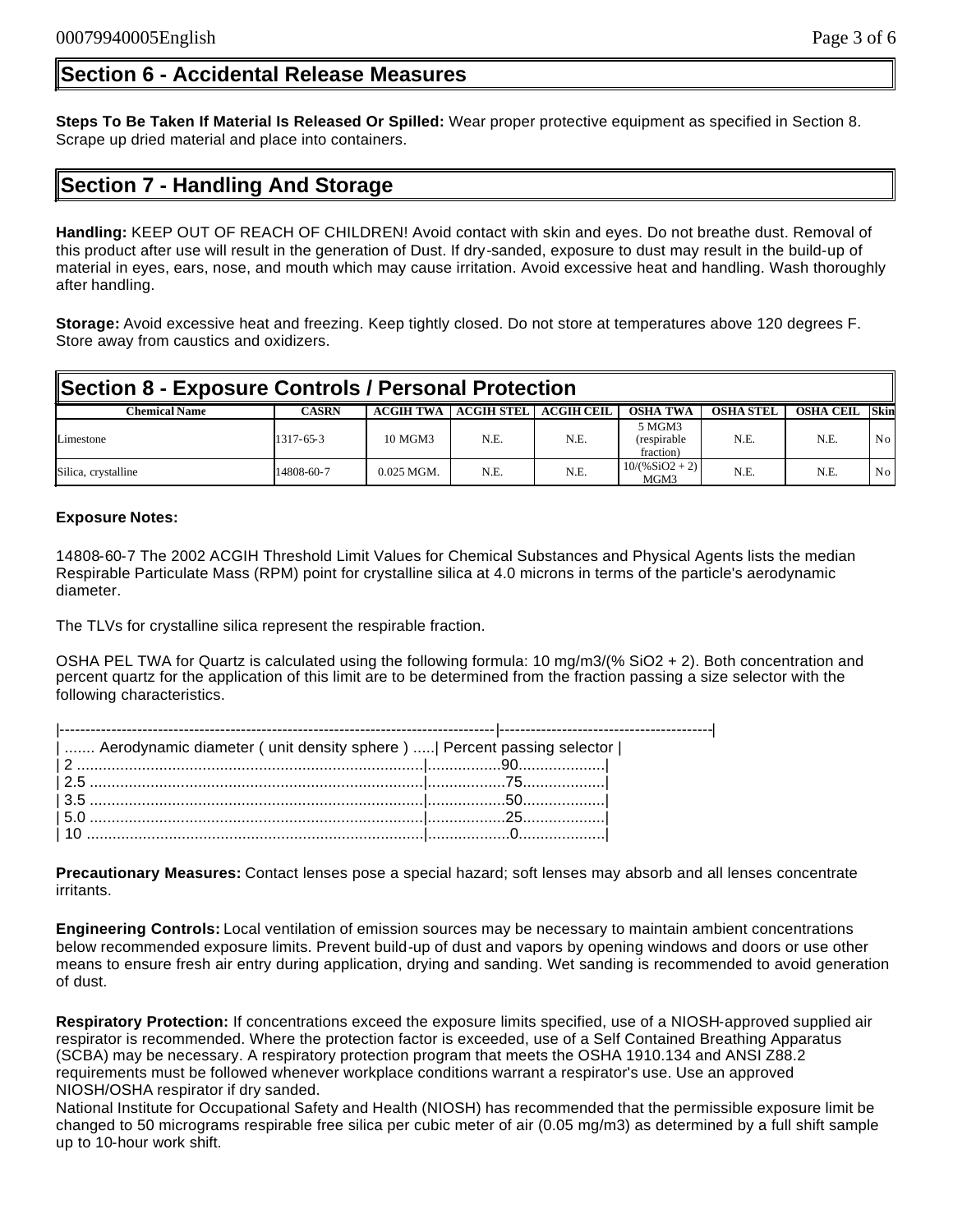**Eye Protection:** Safety glasses with side-shields.

**Other protective equipment:** Not required under normal use.

**Hygienic Practices:** Remove and wash contaminated clothing before re-use.

**Important:** Listed Permissible Exposure Levels (PEL) are from the U.S. Dept. of Labor OSHA Final Rule Limits (CFR 29 1910.1000); these limits may vary between states.

**Note:** An employee's skin exposure to substances having a "YES" in the "SKIN" column in the table above shall be prevented or reduced to the extent necessary under the circumstances through the use of gloves, coveralls, goggles or other appropriate personal protective equipment, engineering controls or work practices.

# **Section 9 - Physical And Chemical Properties**

**Boiling Range:** Not Established **Vapor Density:** Heavier Than Air **Odor: Slight Subset Codor Threshold:** Not Established **Color:** White to Off-White **Evaporation Rate:** Slower Than n-Butyl Acetate **Solubility in H2O:** Not Established **Specific Gravity:** 1.55 - 1.55 **Freeze Point:** Not Established **pH: Between 7.0 and 12.0 Vapor Pressure:** Not Established **Viscosity:** Not Established **Physical State:** Paste **Flammability:** Non-Flammable **Flash Point, F:** Greater than 200 **Method:** (Seta Closed Cup) **Lower Explosive Limit, %:** Not Determined **Upper Explosive Limit, %:**Not Determined

When reported, vapor pressure of this product has been calculated theoretically based on its constituent makeup and has not been determined experimentally.

(See section 16 for abbreviation legend)

# **Section 10 - Stability And Reactivity**

**Conditions To Avoid:** Excessive heat and freezing.

**Incompatibility:** Strong oxidizing agents. Strong bases.

**Hazardous Decomposition Products:** Normal decomposition products, i.e., COx, NOx.

**Hazardous Polymerization:** Hazardous polymerization will not occur under normal conditions.

**Stability:** Stable under normal conditions.

## **Section 11 - Toxicological Information**

**Product LD50:** Not Established **Product LC50:** Not Established

None

**Significant Data with Possible Relevance to Humans:** None.

# **Section 12 - Ecological Information**

**Ecological Information:** Ecological injuries are not known or expected under normal use.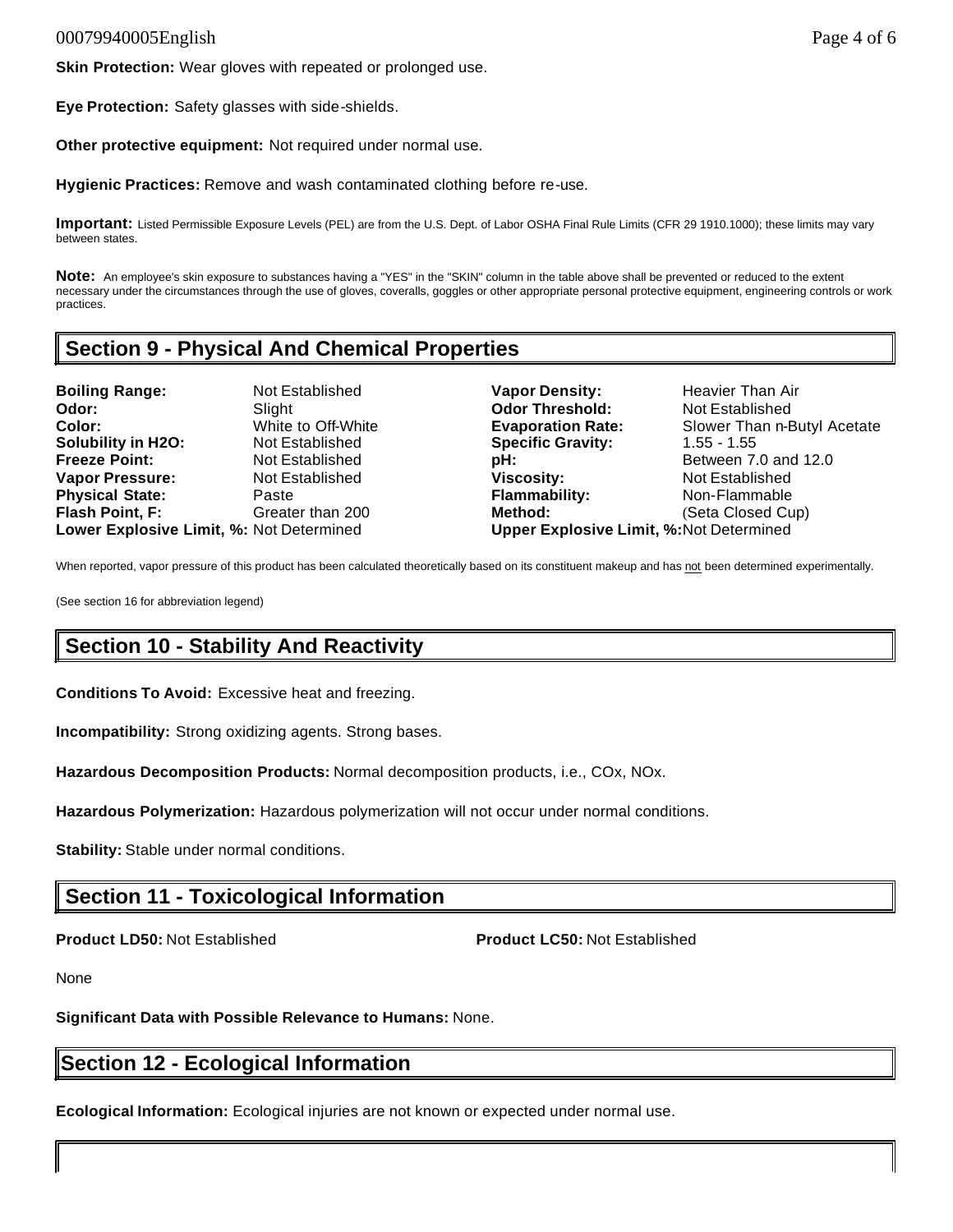## **Section 13 - Disposal Information**

**Disposal Information:** Dispose of material in accordance with all federal, state and local regulations. State and Local regulations/restrictions are complex and may differ from Federal regulations. Responsibility for proper waste disposal is with the owner of the waste.

**EPA Waste Code if Discarded (40 CFR Section 261):** None.

## **Section 14 - Transportation Information**

| <b>DOT Proper Shipping</b><br>Name: | Not Regulated. | <b>Packing Group:</b>   | N.A. |
|-------------------------------------|----------------|-------------------------|------|
| <b>DOT Technical Name:</b>          | N.A.           | <b>Hazard Subclass:</b> | N.A. |
| <b>DOT Hazard Class:</b>            | N.A.           | DOT UN/NA Number:       | N.A. |

Note: The shipping information provided is applicable for domestic ground transport only. Different categorization may apply if shipped via other modes of transportation and/or to non-domestic destinations.

### **Section 15 - Regulatory Information**

### **CERCLA - SARA Hazard Category:**

This product has been reviewed according to the EPA 'Hazard Categories' promulgated under Sections 311 and 312 of the Superfund Amendment and Reauthorization Act of 1986 (SARA Title III) and is considered, under applicable definitions, to meet the following categories:

Immediate Health Hazard, Chronic Health Hazard

### **SARA Section 313:**

This product contains the following substances subject to the reporting requirements of Section 313 of Title III of the Superfund Amendment and Reauthorization Act of 1986 and 40 CFR part 372:

None

### **Toxic Substances Control Act:**

All ingredients in this product are either on TSCA inventory list, or otherwise exempt.

This product contains the following chemical substances subject to the reporting requirements of TSCA 12(B) if exported from the United States:

None

#### **New Jersey Right-to-Know:**

The following materials are non-hazardous, but are among the top five components in this product:

| $\sim$<br>Name<br>`hemica. | $\sim$<br>-<br>$\sim$     |
|----------------------------|---------------------------|
| Water                      | 10<br>7722<br>$22 - 18$ - |
| Acrylic polymer            | Proprietary               |

### **Pennsylvania Right-to-Know:**

The following non-hazardous ingredients are present in the product at greater than 3%: